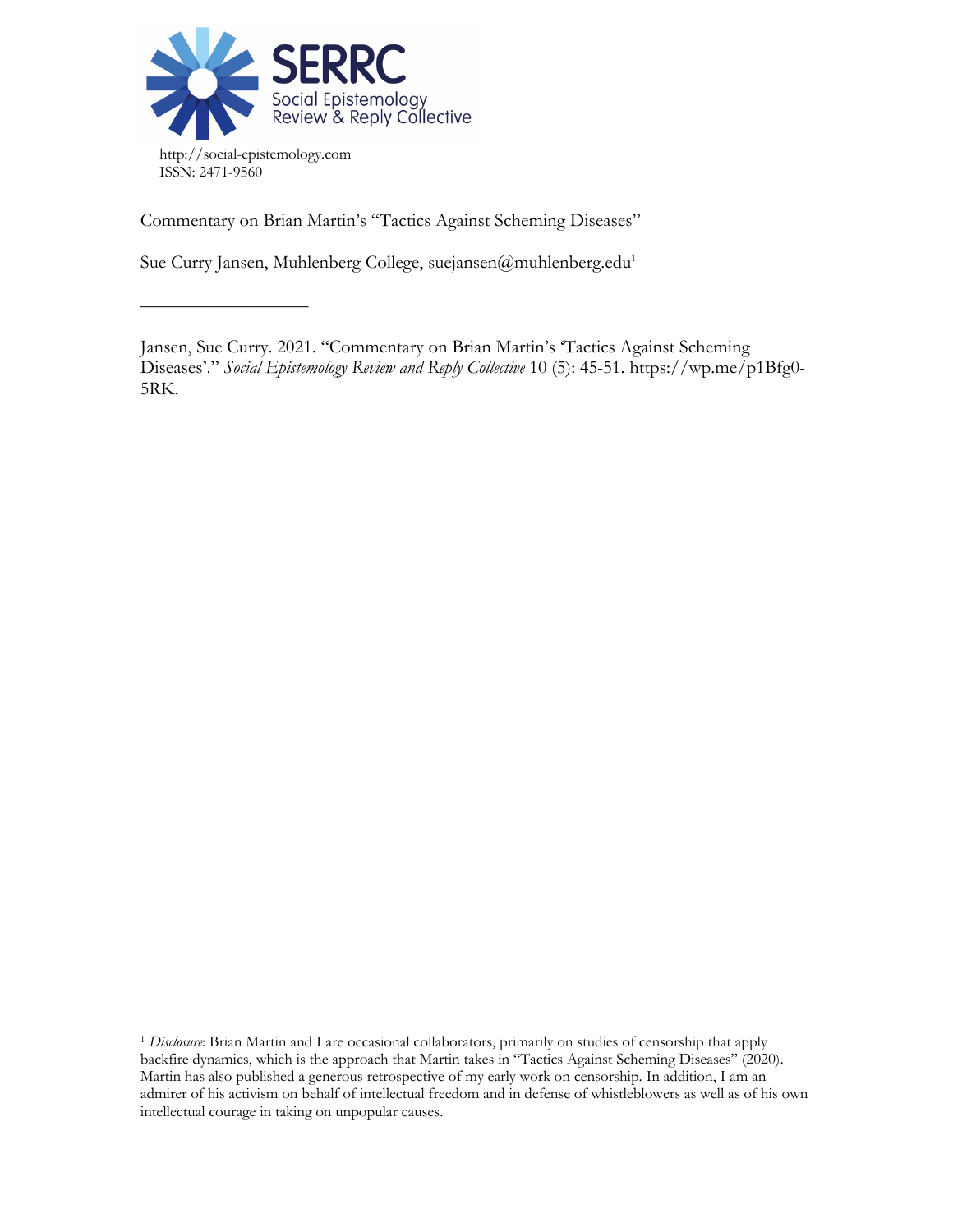

https://wp.me/p1Bfg0-5RK

Brian Martin's backfire model provides <sup>a</sup> recipe for activists to respond to actions that violate established norms and are publicly perceived as unjust or extreme. It involves situations where disclosure of an offending act causes a public outcry, which fuels criticism, anger, revulsion and outrage, for example, government sanctioned torture. When the perpetrator of the action is a powerful entity—government, corporation, person, etc.— crisis management efforts are frequently mobilized to avoid public accountability. These efforts include:

(1) Covering up the action; (2) Devaluing the target; (3) Reinterpreting the events by lying, minimizing consequences, blaming others, and reframing; (4) Using official channels to give an appearance of justice; (5) Intimidating or rewarding targets and witnesses. Public relations and lobbying consultancies are frequently commissioned to orchestrate such efforts.

Although targets of injustice and their supporters face more powerful and well-funded adversaries, they are not without options or resources. Sometimes the tactics of the powerful misfire on their own: public relations and public diplomacy textbooks are full of forensic case studies of such failures. However, targets of injustice can also work proactively to trigger such misfires by turning the tables on the perpetrators. They can counter attempts to reduce public outrage by:

- (1) Exposing the action;
- (2) Validating the target;
- (3) Interpreting the events as unfair;
- (4) Avoiding or discrediting official channels and mobilizing support;

(5) Resisting intimidation and/or the lure of rewards/bribes. If the activists are successful, the adversary's efforts to contain and defuse public outrage will backfire.

In addition to censorship, Martin and his collaborators have successfully used the backfire model to analyze a wide range of perceived injustices, including treatment of refugees, labor disputes, massacres, genocide and sexual harassment. "Tactics Against Scheming Diseases" marks a distinctive departure from the injustices these situations involve. It uses a thought experiment: an approach that has a long, if somewhat controversial, history in science and philosophy. Martin cites examples from physics, history, literature, and science fiction, arguing that "imagining a hypothetical situation, even an impossible one, can be a way of gaining insights" (3).

Prefacing his thought experiment with reality-based qualifiers, Martin contends that "in countering disease, it can be useful to imagine how a disease agent and its allies scheme to reduce outrage over damaging impacts" (3). He points out that "it is not necessary that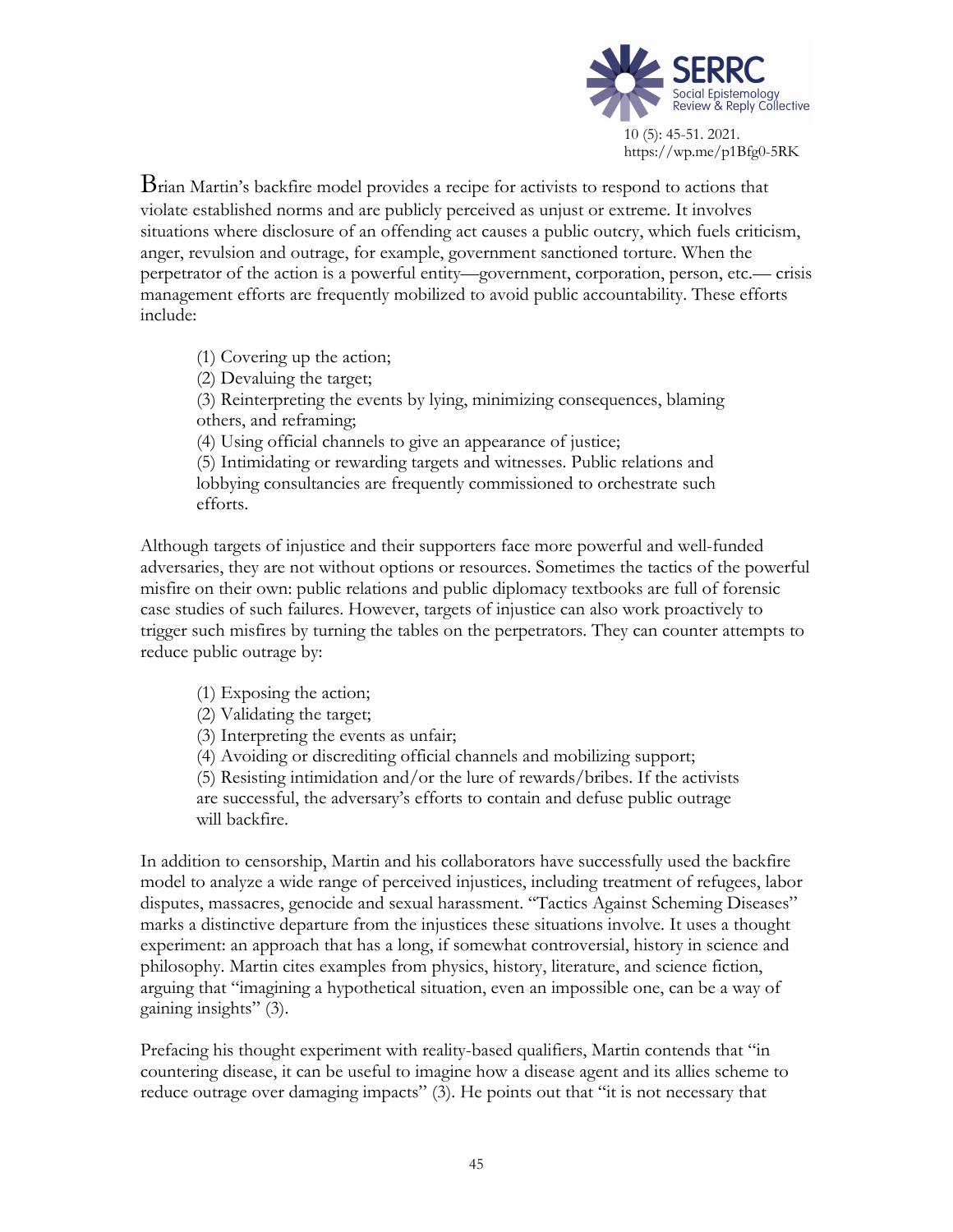#### *S.C. Jansen*

disease agents actually plan their efforts, or to believe that they do. Whether or not they do," Martin maintains, "it can be useful to imagine that this occurs and thereby gain insights that can be useful for opposing disease" (3). The point is to encourage doctors and patients to respond to disease with the kind of outrage and struggle that is similar to the way activists respond to social injustices. This, he argues, will help them to think strategically "taking into account the likely tactics adopted by opponents and their allies" (16).

Martin applies this framework to three cases: AIDS, smoking and human evil, with, as he anticipates, the controversial nature of the the latter concept posing the largest challenge to the exercise. In each case he describes how scheming disease agents and their allies can be thought of as frustrating or countering health care initiatives; and he identifies counter tactics that can induce backfire against scheming diseases. These counter-tactics include: exposing the disease and its impacts, validating disease sufferers, interpreting the disease as something to be opposed, avoiding or discrediting official channels and instead mobilizing support, and resisting intimidation. In explaining how counter-tactics could elicit backfire, Martin does not limit himself to the three case studies, but ranges more generally across the spectrum of diseases.

"Tactics Against Scheming Diseases" was published in May 2020 presumably it was written before or in the earliest days of the current global pandemic. It is, however, virtually impossible to read it in 2021 without filtering it through the omnipresent lens of SARS COVID-19. Disease now dominates much of public and private discourse, creating a natural laboratory for analyzing the way various constituencies conceptualize, frame and respond to it.

My commentary focuses on three interrelated factors that Martin's thought experiment is likely to encounter in seeking acceptance. First, the metaphors used to describe disease. Second, cultural differences in responses to disease. Third, power relations in health care institutions.

# **Metaphor**

In this section, I draw on my own longstanding interest in metaphor analysis. Martin's two opening paragraphs directly address metaphor. He cites the 'battle' metaphor that is most commonly used to frame disease: disease is an 'enemy' to be 'conquered,' 'war' must be declared against cancer or other afflictions, 'strategies' and 'weapons' need to be 'mobilized' to 'fight' them, etc. Contending that the battle trope "creates misleading priorities for responding to disease," Martin proposes an alternative, 'struggle' (Martin 2020, 1). He acknowledges that 'struggle' has remained an underdeveloped alternative because "most disease agents are seen as lacking agency and therefore lacking any capacity for strategic initiative" (10). Later in the analysis, he adds 'outrage' as a component of 'struggle'.

Metaphors are essential constituents of language, cognition and communication (Lakoff and Johnson 1980, 1999). The "language of science is largely metaphorical," although many practicing scientists are unaware of it or deny it (Taylor and Dewsbury, 2018). Metaphors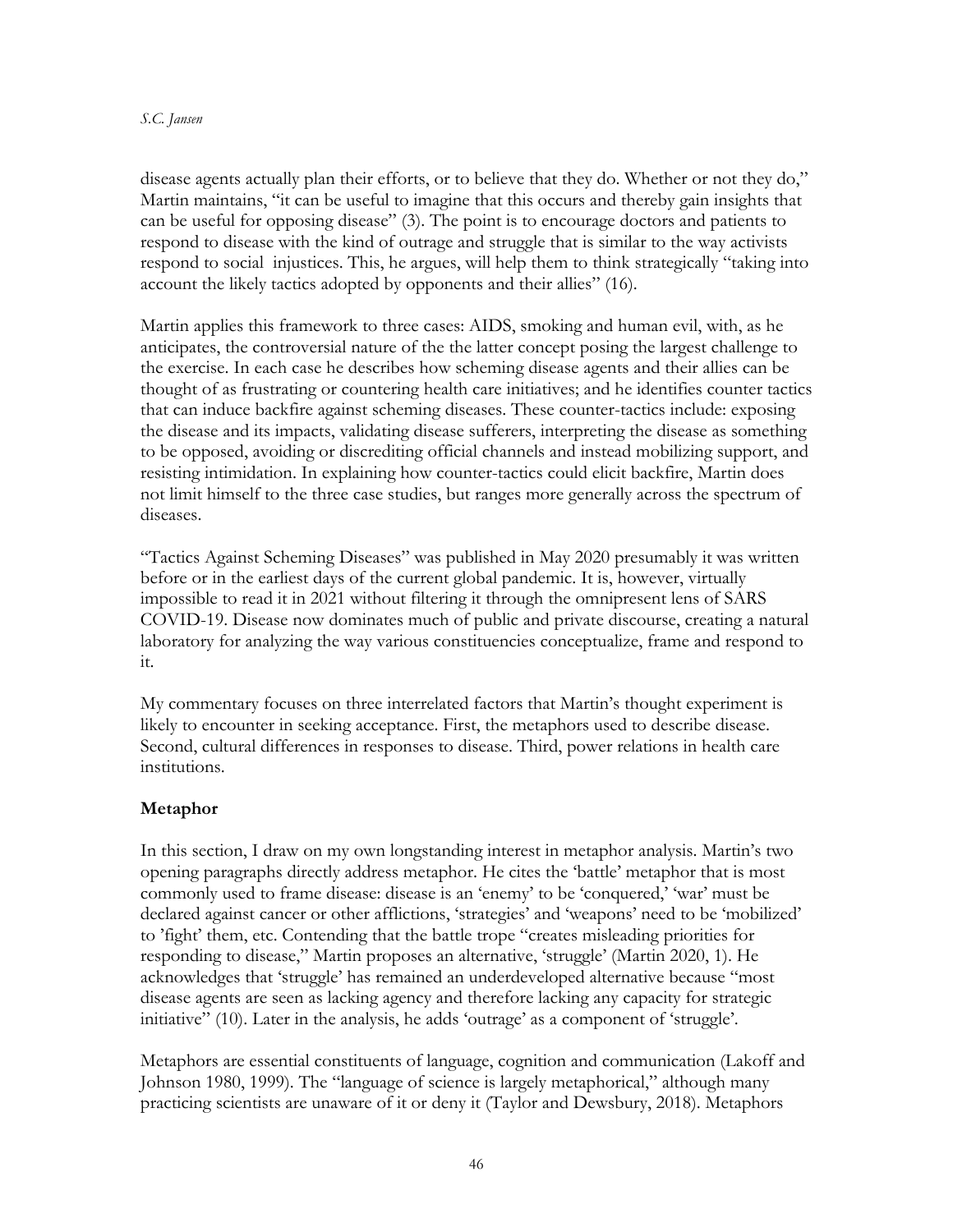

https://wp.me/p1Bfg0-5RK

make conceptual leaps from the known to the unknown possible. They are essential to constructing hypotheses and theories and securing paradigms. Once embraced and established, however, generative metaphors can be difficult to dislodge. They can inhibit as well as empower insight.

Battle imagery is deeply embedded in the language of disease in Western cultures: it goes back back to at least sixteenth century England, where it was used by a prominent physician, Thomas Sydenham, who became known as the English Hippocrates. (Khullar, 2014). It has been the dominant, one could even say, generative metaphor in public discourse about the COVID-19 pandemic, especially in media coverage where it fits neatly within the established 'conflict' framing of news. It also intersects with adversarial divisions in domestic politics in some countries, U.S., Britain, Brazil, Philippines, as well as with nationalism and international conflict and competition. Political leaders, who exercise powerful influence over media agenda-setting, have also drawn heavily on battle metaphors in response to the global pandemic. Queen Elizabeth and Italian Prime Minister Giuseppe both invoked the Second World War. Former U.S. President Donald Trump referred to himself as a "war-time president." U.N. Secretary-General declared "We are at war with a virus..." and legions of other government and corporate leaders added to this chorus (Musu 2021).

Martin is not, however, an isolated critic of the militarization of medical language. For almost a half-century, this critique has had currency within cultural and feminist criticism, and in recent years it has gained traction within the medical community (Semino et al, 2018). In her deconstructions of the battle metaphor's pervasive presence in discourses on cancer and AIDS, the late Susan Sontag maintained that it "overmobilizes, oversdescribes, and powerfully contributes to the excommunicating and stigmatizing the ill" (Sontag 2001, 182). That is, it often has the unintended effect of silencing and blaming victims of disease for not fighting hard enough, or not being courageous or vigilant enough, etc.

The magic of metaphors is their fluidity: they make poetry possible. But that also makes generalizing about their influence in ordinary language nearly impossible, especially when dealing with linguistically diverse populations. Nevertheless some research within medical contexts has attempted to do so. The results are predictably mixed. Some patients report that thinking of themselves as 'fighters' helps. Others, including some former military personnel, strongly reject that framing. Historically it has been a gendered, masculinist, metaphor (Reisfield and Wilson 2004). Research has shown that patients who viewed their diseases as an 'enemy' were more prone to depression and anxiety and had higher pain scores (Khullar, 2014). The battle frame dichotomizes outcomes into victory or defeat, life or death. This can lead some patients to adopt a fatalistic outlook which leads them to neglect preventative care and avoid treatment (Hauser and Schwartz 2009).

Efforts have been made to launch more positive metaphors: some suggest that patients should be encouraged to think of their encounters with serious disease as a 'journey'(Nie, et al 2016). Others worry about deceiving patients: while some synonyms for journey may be neutral, for many it has positive connotations. Positive thinking can backfire too as it did for social critic Barbara Ehrenreich during her personal 'journey' through breast cancer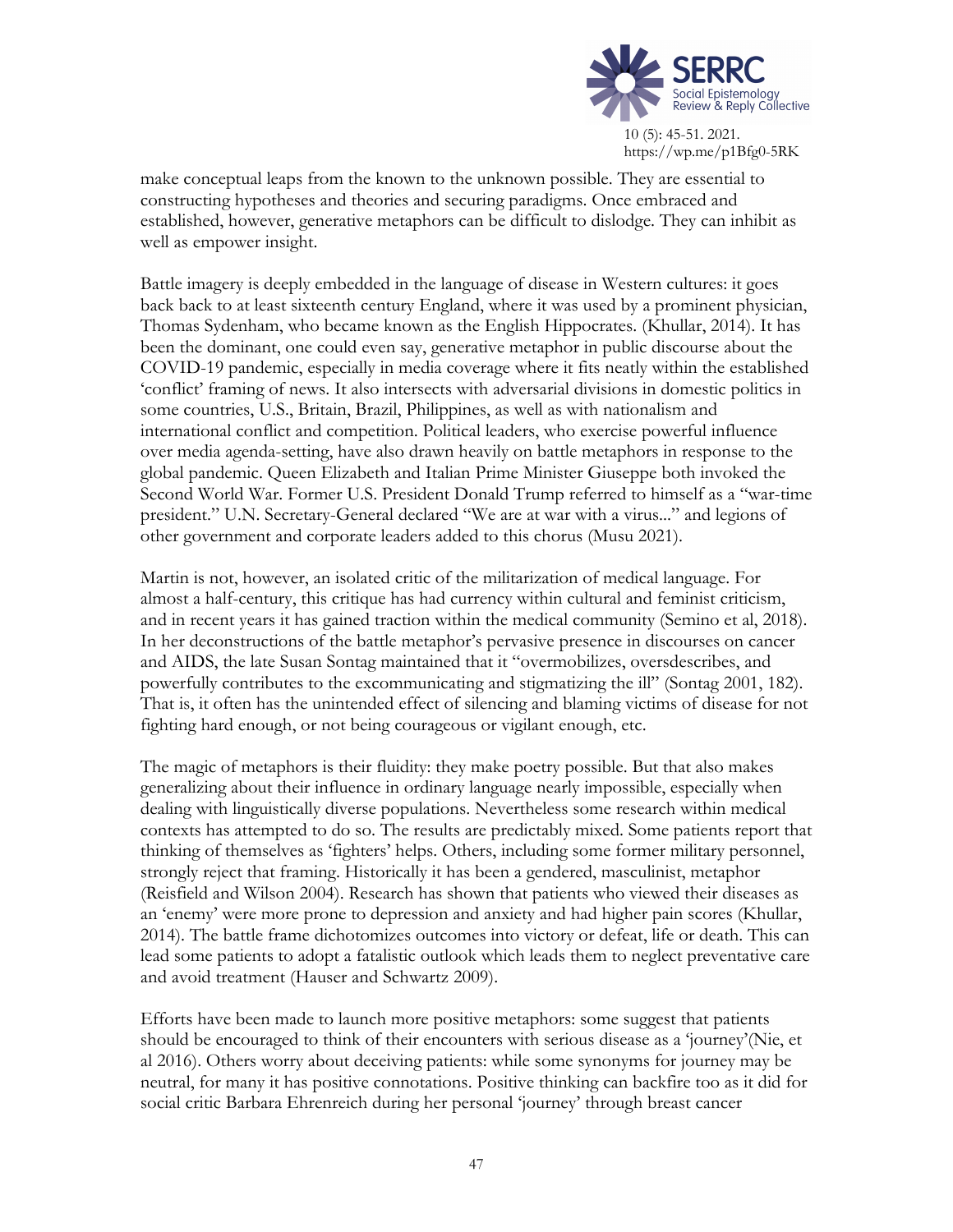treatment (Ehrenreich 2009). Ehrenreich, who has a doctorate in cellular immunology, found that the 'upbeat' attitude that prevailed within the literature and in breast cancer caregiving communities in the U.S. bordered on the delusional. She maintained that it was supported by an extensive fundraising and marketing infrastructure as well as strong communal norms that mandated cheerfulness in the face of adversity. Conversely, Ehrenreich like Martin, regarded 'outrage' as an appropriate response to disease.

# **Culture**

War and medicine are not the only arbiters of human life and death. Death, we have been told, is the force that gives meaning to human life (Frankl 2006, original 1946; Becker (1973). And long before modern science and medicine began 'battling' disease, religion organized human rites-of-passage through life and death. Even in our secular age, religious traditions still provide controlling metaphors for many as a cursory review of the obituary pages of daily newspapers attests. And those metaphors support remarkably heterodox narratives across different cultures. There are also great variations in approaches to disease among different ethnic traditions within the same faith traditions. Add to this individual variations in life experiences, trauma, and medical histories. As a result, the variables that can influence patients' responses to messaging about disease and mortality are complex and multi-faceted; even a patient's closest kin can err dramatically in suggesting supportive metaphoric frames.

In one of the wisest and most nuanced discussions of medical metaphors that I have found, "The trouble with medicine's metaphors," physician Dhruv Khullar begins and ends his critical analysis of that trouble with an account of a conversation with one of his former patients, a young mother who had just given birth to her second child. A month earlier she had received a diagnosis of leukemia and her lab results left little hope (Khullar, 2014). Khullar found himself using the battle metaphor in attempting to comfort her —the metaphor that his article critically interrogates. He recognizes the inevitability and utility of metaphors in physician-patient speech where they make complex diagnostics accessible.

Citing a study (Casarett, 2010) that shows that physicians use metaphors in almost two-thirds of their discussions with patients who are seriously ill, Khullar reports that physicians who use more metaphors are considered better communicators. Yet, he also recognizes the potency of metaphors. Contending that none are inherently good or bad, he maintains that "the utility of each depends on the patient's culture, values, experiences, and preferences" (Khullar, 2014, p. 12). Therefore, he concludes that it is not for physicians or health care institutions to choose. It should ultimately be the patient's decision —ideally a decision made with the support of a caring community.

# **Institutions**

Access to specialized knowledge creates a significant power differential between physician and patient in conversations about disease. Khullar's wisdom lies in his recognition of the boundaries of that power-knowledge and his refusal to reach beyond them. However, physicians, as members of a community of knowledge have their own subculture,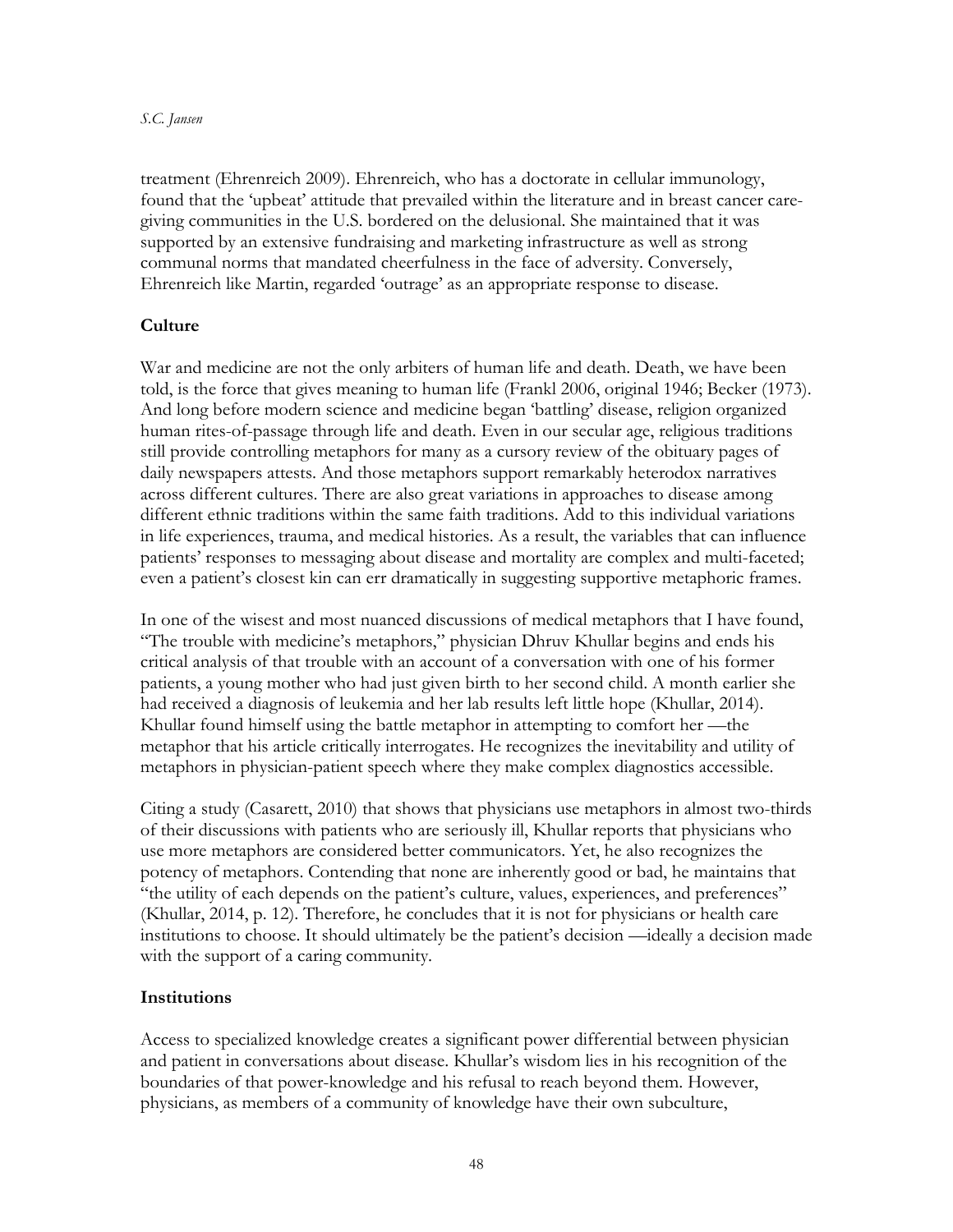

https://wp.me/p1Bfg0-5RK

hierarchies, professional codes, values, experiences, and preferences (Semino et al, 2018). They collectively depend on metaphors to organize and expand their knowledge and actions; and history attests to the strong preference of the medical profession for battle metaphors. Khullar acknowledges this, and claims that "it's almost instinctive to think of disease, especially cancer, in the context of a battle" (Khullar 2014, 11). To wit, he quotes researchers Gary Reisfield and George Wilson who write, "there exists a seemingly perfect metaphoric correspondence: there is an enemy (the cancer), a commander (the physician), a combatant (the patient), allies (the health care team), and formidable weaponry, including chemical, biological, and nuclear weapons" (quoted by Khullar 2014, 11).

Nevertheless, even patients who consciously choose the 'combatant' metaphor to characterize their roles in fighting their *'dis-ease'* are, at best, reluctant recruits or draftees who would surely desert the battle if they had the opportunity. Unlike the physician and the health care team, they had no agency in choosing their role within the military model. Even the cancer and weaponry seem more animate than the patient in this scenario. While the battle metaphor may work for organizing the efforts of the care-giving team, in most cases it seems to do a disservice to patients (Semino et al, 2018).

This brings us full circle back to Martin's thought experiment where we will discover that he has a most unlikely ally in the animation he imputes to scheming diseases —an ally who delivers a discourse on metaphors in science in a most unlikely venue, on television in a CNN special entitled [of course] "Covid War: Pandemic Doctors Speak Out" (March 26, 2021). Ironically, from the perspective of step #4 of the the backfire model, this ally is an official source: Dr. Anthony Fauci, Director of the U.S. National Institute of Allergy and Infectious Diseases, and leading medical spokesperson for America's response to the pandemic.

Describing the Institute's research and responses in the struggle against disease, Fauci says, "You kind of live in a metaphor. Using metaphors is very common when describing diseases, especially viruses. They have a mind. They're smart, they're evil or they're benign." He continues, describing COVID-19, "A virus that has adapted itself, almost insidiously, adapted itself perfectly to a human. Not only am I going to infect you [it says], but I'm going to make sure that many of you don't have symptoms, the people who are young and don't have symptoms, I'm going to use them to spread as much as I can." Fauci concludes by repeating "extraordinary virus," "viruses particularly have a mind," "It's such a bad evil virus" (Fauci, March 26, 2021).

In a later interview with Indian Express, Fauci also imputes agency to the virus, "If left to its own devices, it will explode" (Fauci, May 1, 2021). Serendipitously his framing of the COVID-19 virus seems to closely parallel, even mirror, Martin's portrayal of 'scheming diseases'. Fauci' s characterization of COVID-19's *agency*, its scheming, does —as Martin hypothesizes— generate more diffuse images, and presumably responses, than the hierarchal battle metaphor. It should, however, be noted that when describing planning for and mobilizing organizational resources to deal with the virus in India, Fauci reverts to the familiar war metaphor (Fauci, May 1, 2021).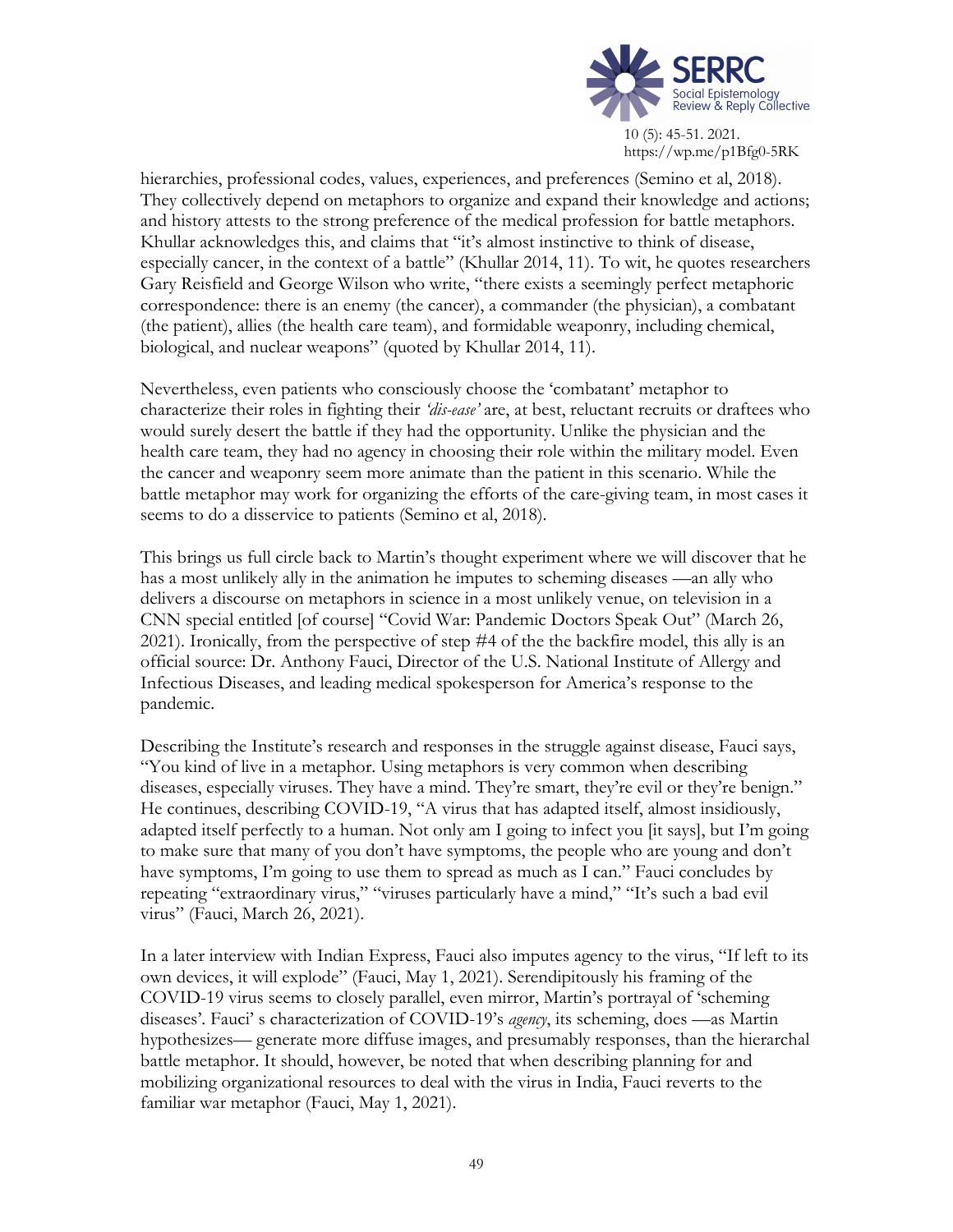#### **Conclusion**

Metaphors matter. And it appears that the 'struggle' metaphor advocated by Martin, already has some traction in practice among those like Ehrenreich and Fauci, who are deliberate in their choice of generative metaphors. Of course 'struggle' and 'outrage' can also have currency in battles too. And etymologists report that one of the earliest uses of the term 'backfire' referred to the "accidental backfiring of firearms" (*Online Etymology Dictionary,* 2021). Like viruses and diseases, language too has a mind of its own as a culture's collective unconscious.

My commentary has focused more on metaphors, which are themselves thought experiments, than on how the 'struggle' metaphor can be used to trigger backfire. I've also argued that power dynamics matter in determining what metaphors prevail in institutional settings, suggesting that one metaphor generally does not equitably fit all roles within complex systems or work for each of the diverse humans who play those roles. Anthropomorphizing diseases—thinking of them as strategizing and scheming—may, as Martin suggests, be useful in expanding the variables considered and the tactics used in efforts to counter the spread of disease. Exposing the actions of a virus like COVID-19, which uses symptomless humans as a medium to silently spread its 'evil', can, for example, motivate health conscious people to follow public health guidelines, and thereby 'frustrate' the virus' efforts. Similarly when the virus' powerful allies describe it as a 'hoax', scheming diseases undermine those public health efforts.

#### **References**

Becker, Ernest. 1973. *The Denial of Death*. New York: Free Press.

- Casarett, David, Amy Picard, Jessica M. Fishman, Stewart C. Alexander, Robert M. Arnold, Kathryn I. Pollak, James A. Tulsky. 2010. "Can Metaphor and Analogies Improve Communication with Seriously Ill Patients?" *Journal of Palliative Medicine* 13 (3): 255- 260. https://pubmed.ncbi.nlm.nih.gov/19922170/.
- Ehrenreich, Barbara. 2010. *Smile or Die: How Positive Thinking is Undermining America*. London: Granta Books.
- Fauci, Anthony. 2021. "Television interview by Karishma Mehrota." *Indian Express* May 1. https://youtu.be/2dbx5Aynv8A.
- Fauci, Anthony. 2021. "Covid War: Pandemic Doctors Speak Out." *CNN* March 26. https://www.cnn.com/health/live-news/covid-pandemic-doctors-cnnspecial/index.html.
- Hauser, David J., Norbert Schwartz. 2019. "The War on Prevention II: Battle Metaphors Undermine Cancer T and Do Not Increase Vigilance." *Health Communication* 35 (13): 1-23. https://www.researchgate.net/publication/ 334959380\_The\_War\_on\_Prevention\_II\_Battle\_Metaphors\_Undermine\_Cancer\_Tr eatment\_and\_Prevention\_and\_Do\_Not\_Increase\_Vigilance.